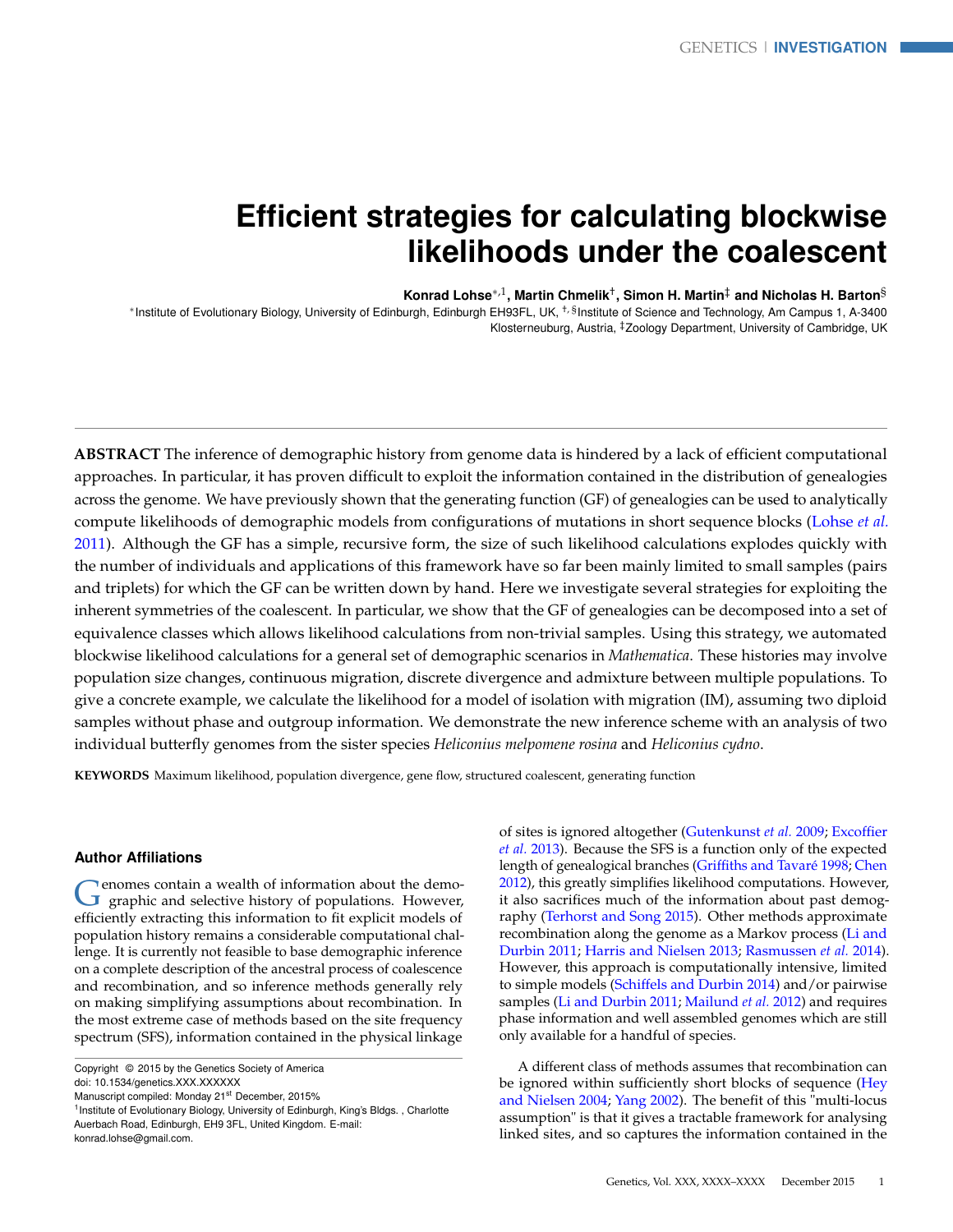distribution of genealogical branches. Multi-locus methods are also attractive in practice because they naturally apply to RAD data or partially assembled genomes that can now be generated for any species (e.g. [Davey and Blaxter](#page-9-7) [2011;](#page-9-7) [Hearn](#page-9-8) *et al.* [2014\)](#page-9-8).

For small samples, the probability of seeing a particular configuration of mutations at a locus can be obtained analytically. For example, [Wilkinson-Herbots](#page-10-6) [\(2008\)](#page-10-6) and [Wang and](#page-10-7) [Hey](#page-10-7) [\(2010\)](#page-10-7) have derived the distribution of pairwise differences under a model of isolation with migration (IM) and [Wilkinson-](#page-10-8)[Herbots](#page-10-8) [\(2012\)](#page-10-8) has extended this to a history where migration is limited to an initial period. [Yang](#page-10-5) [\(2002\)](#page-10-5) derives the probability of mutational configurations under a divergence model for three populations and a single sample from each and [Zhu](#page-10-9) [and Yang](#page-10-9) [\(2012\)](#page-10-9) have included migration between the most recently diverged pair of populations in this model. However, all of these particular cases can be calculated using a general procedure based on the generating function for the genealogy [\(Lohse](#page-10-0) *et al.* [2011\)](#page-10-0). Here we explain how the GF and – from it – model likelihoods can be efficiently computed for larger samples than has hitherto been possible.

#### *The generating function of genealogies*

Assuming an infinite sites mutation model and an outgroup to polarize mutations, the information in a non-recombining block of sequence can be summarized as a vector *k* of counts of mutations on all possible genealogical branches *t*. Both *t* and *k* are labelled by the individuals that descend from them. We have previously shown that the probability of seeing a particular configuration of mutations *k* can be calculated directly from the Laplace Transform or generating function (GF) of genealogical branches [\(Lohse](#page-10-0) *et al.* [2011\)](#page-10-0). Given a large sample of unlinked blocks, this gives a framework for computing likelihoods under any demographic model and sampling scheme. Full details are given in [Lohse](#page-10-0) *et al.* [\(2011\)](#page-10-0). Briefly, the GF is defined as  $\psi[\omega] = E[e^{-\omega t}]$ , where  $\omega$  is a vector of dummy variables corresponding to *t*. Setting the *ω* to zero necessarily gives one, the total probability; differentiating with respect to  $\omega_i$  and setting the  $\omega$  to zero gives (minus) the expected coalescence time. If we assume an infinite sites mutation model, the probability of seeing *ks* mutations on a particular branch *s* is [\(Lohse](#page-10-0) *et al.* [2011,](#page-10-0) eq. 1):

<span id="page-1-1"></span>
$$
P\left[k_S\right] = E\left[e^{-\mu t_S} \frac{\left(\mu t_S\right)^{k_S}}{k_S!}\right] = \frac{(-\mu)^{k_S}}{k_S!} \left(\frac{\partial^{k_S} \psi}{\partial \omega_S^{k_S}}\right) \omega_S = \mu \tag{1}
$$

This calculation extends to the joint probability of mutations *P*[*k*]. Using the GF rather than the distribution of branches itself to compute *P*[*k*] is convenient because we avoid the [Felsenstein](#page-9-9) [\(1988\)](#page-9-9) integral and because the GF has a very simple form: going backwards in time, the GF is a recursion over successive events in the history of the sample [\(Lohse](#page-10-0) *et al.* [2011,](#page-10-0) eq. 4):

<span id="page-1-0"></span>
$$
\psi[\Omega] = \frac{\sum_{i} \lambda_{i} \psi[\Omega_{i}]}{\left(\sum_{i} \lambda_{i} + \sum_{|S|=1} \omega_{S}\right)}
$$
(2)

where, going backwards in time,  $\Omega$  denotes the sampling configuration (i.e. the location and state of lineages) before some event *i* and  $\Omega_i$  the sampling configuration afterwards. Events during this interval occur with a total rate ∑*<sup>i</sup> λ<sup>i</sup>* . The numerator is a sum over all the possible events  $i$  each weighted by its rate  $\lambda_i.$ Equation [2](#page-1-0) applies to any history that consists of independently occurring events. As outlined by [Lohse](#page-10-0) *et al.* [\(2011\)](#page-10-0), the GF for

In principle, the GF recursion applies to any sample size and model and can be automated using symbolic software (such as *Mathematica*). In practice however, likelihood calculations based on the GF have so far been limited to pairs and triplets: [Lohse](#page-10-0) *et al.* [\(2011\)](#page-10-0) computed likelihoods for an IM model with unidirectional migration for three sampled genomes and [Lohse](#page-10-10) *[et al.](#page-10-10)* [\(2012\)](#page-10-10) and [Hearn](#page-9-8) *et al.* [\(2014\)](#page-9-8) derived likelihoods for a range of divergence histories for a single genome from each of three populations with instantaneous admixture, including the model used by [Green](#page-9-10) *et al.* [\(2010\)](#page-9-10) to infer Neandertal admixture into modern humans [\(Lohse and Frantz](#page-10-11) [2014\)](#page-10-11).

There are several serious challenges in applying the GF framework to larger samples of individuals. First, the number of sample configurations (and hence GF equations) grows superexponentially with sample size. Thus, the task of solving the GF and differentiating it to tabulate probabilities for all possible mutational configurations quickly becomes computationally prohibitive. Second, models involving reversible state transitions, such as two-way migration or recombination between loci, include a potentially infinite number of events. Solving the GF for such cases involves matrix inversions [\(Hobolth](#page-9-11) *et al.* [2011;](#page-9-11) [Lohse](#page-10-0) *et al.* [2011\)](#page-10-0). Third, while assuming infinite sites mutations may be convenient mathematically and realistic for closely related sequences, this assumption becomes problematic for more distantly related outgroups that are used to polarise mutations in practice. Finally, being able to uniquely map mutations onto genealogical branches assumes phased data that are rarely available for diploid organisms, given the limitations of current sequencing technologies.

In the first part of this paper, we discuss each of these problems in turn and introduce several strategies to remedy the explosion of terms and computation time. These arguments apply generally, irrespective of the peculiarities of particular demographic models and sampling schemes, and suggest a computational "pipeline" for likelihood calculations for non-trivial samples of individuals (up to  $n = 6$ ). The accompanying *Mathematica* notebook implements this scheme for a wide range of demographic histories that may involve arbitrary divergence, admixture and migration between multiple populations, as well as population size changes. As a concrete example, we describe maximum likelihood calculations for a model of isolation with continuous migration (IM) between two populations for unphased and unpolarized data from two diploid individuals. We compare the power of this scheme to that of minimal samples of a single haploid sequence per population. Finally, to illustrate the new method, we estimate divergence and migration between the butterfly species *Heliconius melpomene* and *H. cydno* [\(Martin](#page-10-12) *[et al.](#page-10-12)* [2013\)](#page-10-12).

## **Models and Methods**

#### *Partitioning the GF into equivalence classes*

Since the GF is defined in terms of genealogical branches and each topology is specified by a unique set of branches, an intuitive strategy for computing likelihoods is to partition the GF into contributions from different topologies. To condition on a certain topology, we simply set GF terms that are incompatible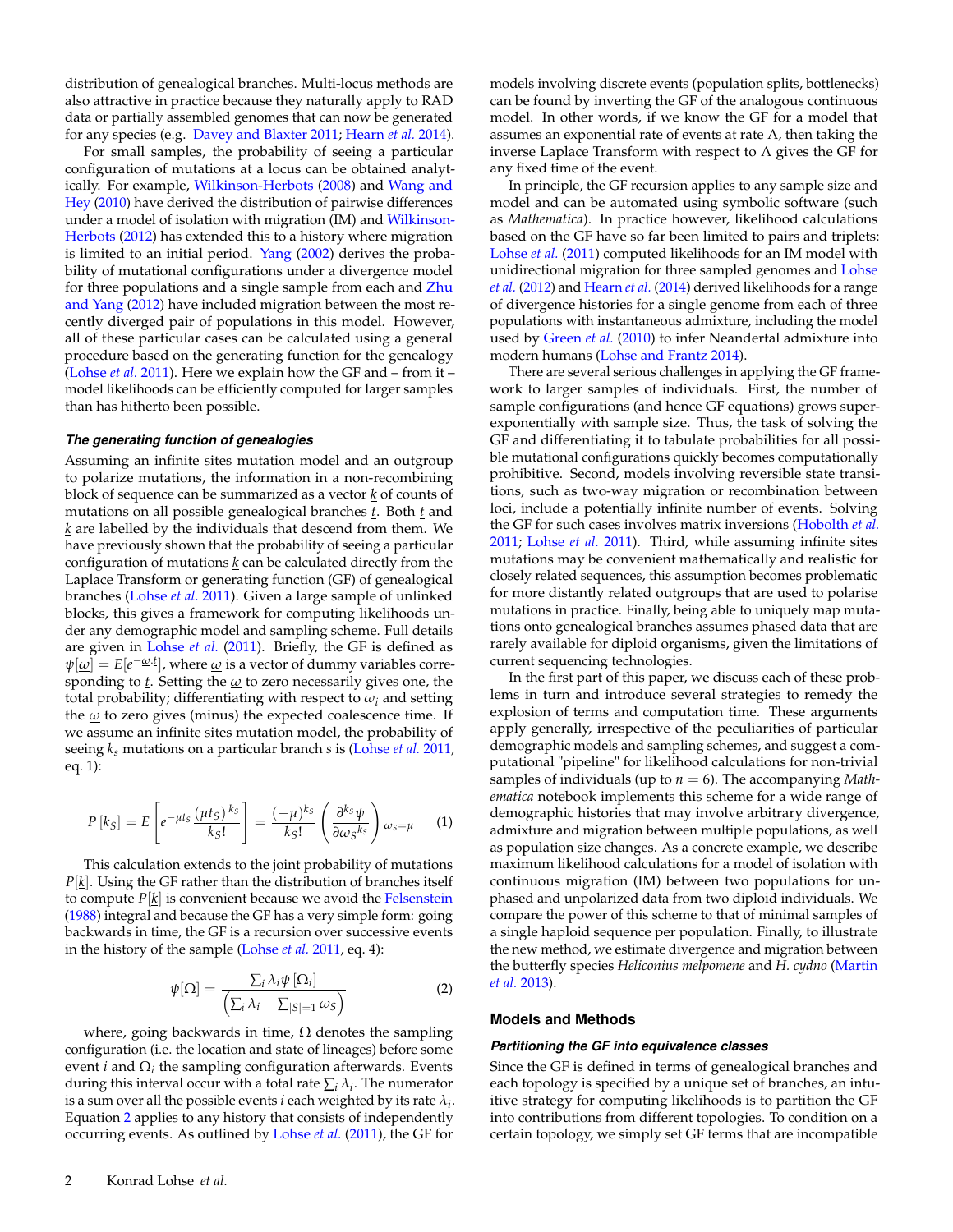with it to 0 [\(Lohse](#page-10-0) *et al.* [2011\)](#page-10-0). Importantly however, such incompatible events still contribute to the total rate  $\sum_i \lambda_i$  of events in the denominator of equation [2.](#page-1-0) Then, setting all *ω* in the topology-conditioned GF to zero gives the probability of that particular topology. Although conditioning on a particular topology gives a GF with a manageable number of terms, it is clearly not practical to do this for all possible topologies, given their sheer number even for moderate *n* (Table [1\)](#page-3-0).

In the following, we will distinguish between ranked and unranked topologies. The GF is a sum over all possible sequences of events in the history of a sample; [Edwards](#page-9-12) [\(1970\)](#page-9-12) called them "labelled histories". Considering only coalescence events, each labelled history corresponds to a ranked topology, i.e. a genealogy with unique leaf labels and a known order of nodes. A fundamental property of the standard coalescent, which follows directly from the exchangeability of genes sampled from the same population, is that all ranked topologies are equally likely [\(Hudson](#page-9-13) [1983;](#page-9-13) [Kingman](#page-9-14) [1982\)](#page-9-14). In other words, if we could somehow assign each mutation to a particular coalescence (i.e. internode) interval, we could use a much simpler GF, defined in terms of the  $(n - 1)$  coalescence intervals rather than the  $2(n - 1)$ branches for inference. This logic underlies demographic methods that use the branch length information contained in wellresolved genealogies (e.g. Nee *[et al.](#page-10-13)* [1995;](#page-10-13) [Pybus](#page-10-14) *et al.* [2002\)](#page-10-14) and coalescent-based derivations of the site frequency spectrum [\(Griffiths and Tavaré](#page-9-2) [1998;](#page-9-2) [Chen](#page-9-3) [2012\)](#page-9-3).

Unfortunately however, when analysing sequence data from sexual organisms, we are generally limited by the number of mutations on any one genealogical branch and so often cannot resolve nodes or their order. Although unranked topologies are not equiprobable, even under the standard coalescent, their leaf labels are still exchangeable. Therefore, each unranked, unlabelled topology, or "tree shape" *sensu* [Felsenstein](#page-9-15) [\(1978,](#page-9-15) [2003\)](#page-9-16), is an equivalence class that defines a set of identically distributed genealogies (Fig. [1\)](#page-2-0). This means that we only need to work out the GF for one representative (random labeling) per equivalence class. The full GF can then be written as a weighted sum of the GFs for such class representatives:

<span id="page-2-1"></span>
$$
\psi[\underline{\omega}] = \sum_{h} n_h \psi[\underline{\omega_h}] \tag{3}
$$

where,  $n_h$  denotes the size of equivalence class *h* and  $\omega_h \subset \underline{\omega}$ is the set of dummy variables that corresponds to the branches of a single class representative in *h*. There are necessarily many fewer equivalence classes than labelled topologies (Table [1\)](#page-3-0). For example, given a sample of size  $n = 6$  from a single population, there are 945 unranked topologies, but only six equivalence classes (Fig. [1\)](#page-2-0).

Crucially, the idea of tree shapes as equivalence classes extends to any demographic model and sampling scheme. For samples from multiple populations, the equivalence classes are just the permutations of population labels on (unlabelled) tree shapes. It is straightforward to generate and enumerate the equivalence classes [\(Felsenstein](#page-9-16) [2003\)](#page-9-16) for any sample. For example, for a sample of  $n = 6$  from each of two populations (three per population), there are 49 equivalence classes (partially labelled shapes), which can be found by permuting the two population labels on the unlabelled tree shapes in figure [1.](#page-2-0)

In general, the size of each equivalence class *n<sup>h</sup>* is a function of the number of permutations of individuals on population labels. For  $n_i$  individuals from population *i*, there are  $n_i!$  permutations. Since the orientation of nodes is irrelevant, each

<span id="page-2-0"></span>**Figure 1** Unranked, unlabelled topologies define equivalence classes of genealogies. For a sample of  $n = 6$  from a single population there are six equivalence classes. Their size, i.e. the number of labelled genealogies in each class (*n<sup>h</sup>* ) is shown above.



symmetric node in the equivalence class halves the number of unique permutations. Symmetric nodes are connected to identical subclades, that is, there exists an isomorphism ensuring that they have the same topology and the same population labels at the leaves (see Fig. [1\)](#page-2-0).

$$
n_h = 1/2^{n_s} \prod_i n_i! \tag{4}
$$

where  $n<sub>s</sub>$  is the number of symmetric nodes. Note also that  $\sum_h n_h = (2n - 3)!!$ , the total number of unranked topologies.

Any tree shape contains at least one further symmetry: there is at least one node which connects to two leaves. Because the branches descending from that node have the same length by definition, we can combine mutations (and hence *ω* terms) falling on them: E.g. for a triplet genealogy with topology  $(a, (b, c))$ , we can combine mutations on branch *b* and *c* without loss of information. The joint probability of seeing a configuration with  $k_b$  and  $k_c$  mutations can be retrieved from  $P[k_b + k_c]$ :

$$
P[k_b, k_c] = \frac{1}{2}^{k_b + k_c} {k_b + k_c \choose k_b} P[k_b + k_c]
$$
 (5)

We have previously made use of this in implementing likelihood calculations for triple samples [\(Lohse](#page-10-0) *et al.* [2011\)](#page-10-0). Although in principle, this combinatorial argument extends to arbitrary genealogies, one can show that, for larger samples, computing *P*[*k*] from mutational configurations defined in terms of internode intervals is computationally wasteful compared to the direct calculation (see File S1).

### *Approximating models with reversible events*

Migration and recombination events are fundamentally different from coalescence and population divergence. Going backwards in time, they do not lead to simpler sample configurations. Thus, the GF for models involving migration and/or recombination is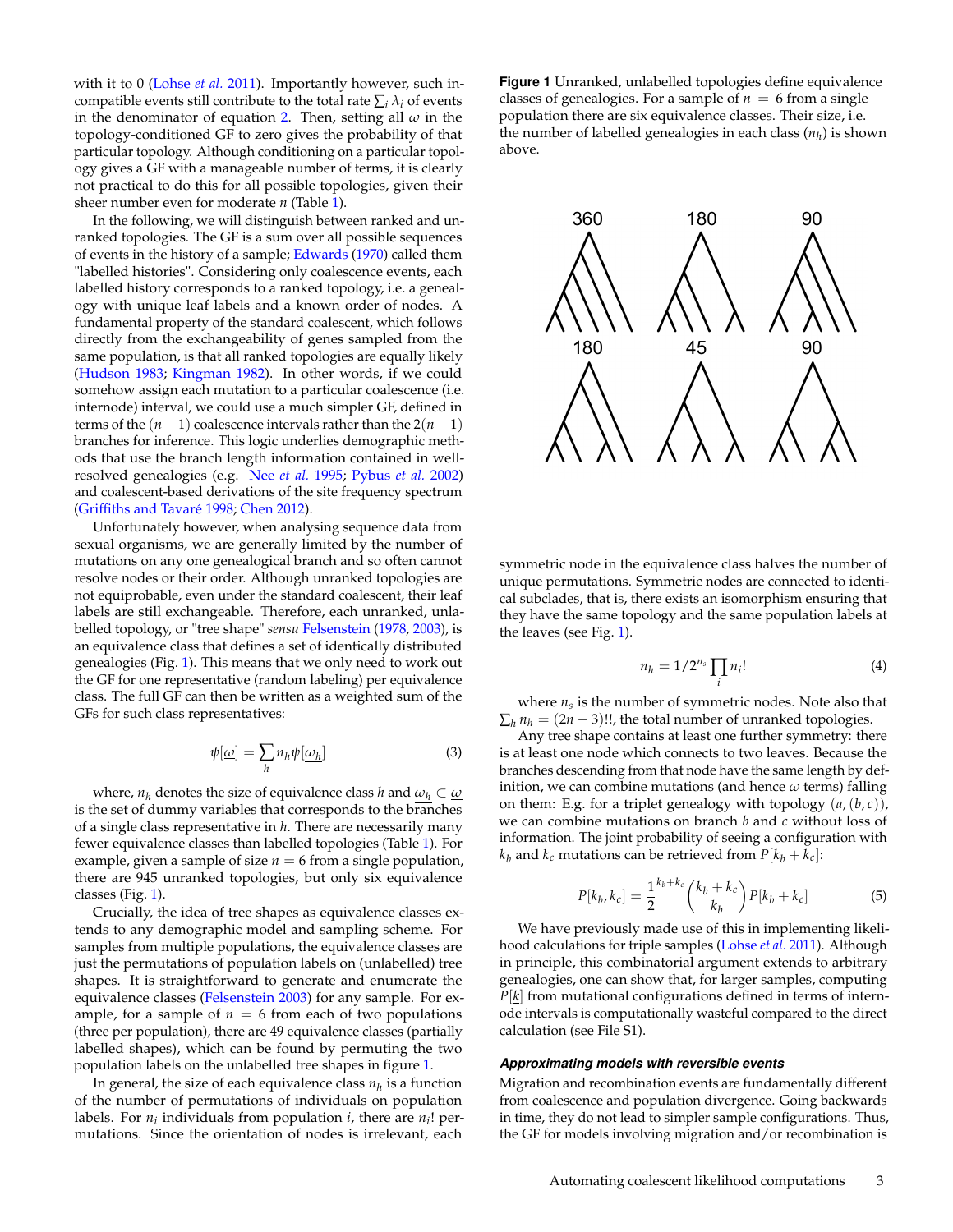<span id="page-3-0"></span>

| $\boldsymbol{n}$ | branches  | ranked topolo-<br>gies         | unranked<br>topologies | EC $a$ 1 pop.          | EC 2 pop.      | # of config $\frac{b}{c}$ |
|------------------|-----------|--------------------------------|------------------------|------------------------|----------------|---------------------------|
|                  | $2^n - 2$ | $\frac{(n!(n-1)!)}{2^{(n-1)}}$ | $(2n - 3)!!$           | (Felsenstein)<br>2003) |                | $(2 + k_m)^{2(n-1)}$      |
| 3                | 6         | 3                              | 3                      |                        | $\overline{2}$ | 625                       |
| 4                | 14        | 18                             | 15                     | 2                      | 6              | 15625                     |
| 6                | 62        | 2,700                          | 945                    | 6                      | 49             | 9765625                   |
| 8                | 254       | 1,587,600                      | 135,135                | 23                     | 560            | 6103515625                |
| 10               | 1022      | 2,571,912,000                  | 34,469,425             | 98                     | 7,139          | 3814697265625             |

*a* the number of equivalence classes

 $b$  the number of mutational configurations for a sample from 2 populations with up to  $k_m = 3$  per mutations per branch.

a system of coupled equations, the solution of which involves matrix inversion and higher order polynomials and quickly becomes infeasible for large *n* [\(Hobolth](#page-9-11) *et al.* [2011\)](#page-9-11). As an example, we consider two populations connected by symmetric migration at rate  $M = 4Nm$ . Since we are often interested in histories with low or moderate migration in practice, it seems reasonable to consider an approximate model in which the number of migration events is limited. Using a Taylor series expansion, the full GF can be decomposed into histories with 1, 2, . . . *n* migration events [\(Lohse](#page-10-0) *et al.* [2011\)](#page-10-0). The same argument applies to recombination between discrete loci and can be used to derive the GF for the sequential Markov coalescent [\(McVean and Cardin](#page-10-15) [2005\)](#page-10-15). It is crucial to distinguish between *M* terms in the numerator and denominator. In other words, even if we stop including sampling configurations involving multiple migration events, *M* still contributes to the total rate  $\sum_i \lambda_i$  in the denominator. To see how this works, we consider the simplest case of a pair of genes *a* and *b* sampled from two populations connected by symmetric migration. Following [Lohse](#page-10-0) *et al.* [\(2011\)](#page-10-0),  $a \backslash b$  denotes the sampling configuration where both genes are in different populations and  $a, b \backslash \emptyset$  where they are in the same population. We modify the GF [\(Lohse](#page-10-0) *et al.* [2011,](#page-10-0) eq. 9) to include an indicator variable  $\gamma$  that counts the number of migration events:

<span id="page-3-1"></span>
$$
\psi^*[a\backslash b] = \frac{\gamma M}{(M+\omega_a+\omega_b)} \psi^*[a,b\backslash \emptyset]
$$
  

$$
\psi^*[a,b\backslash \emptyset] = \frac{1}{(1+M+\omega_a+\omega_b)} (1+\gamma M \psi^*[a\backslash b])
$$
 (6)

Expanding *ψ*∗ in *γ*, the coefficients of *γ*, *γ* 2 . . . *γMmax* correspond to histories with 1, 2, . . . *Mmax* migration events. This is analogous to conditioning on a particular topology: the truncated GF does not sum to one (if we set the *ω* to zero), but rather gives the total probability of seeing no more than *Mmax* events. This is convenient because it immediately gives an estimate of the accuracy of the approximation. Expanding the solution of equation [6](#page-3-1) around  $\gamma = 0$  gives:

$$
\psi^*[a\backslash b] = \sum_i \frac{M^i}{\left( (M + \omega_a + \omega_b)(1 + M + \omega_a + \omega_b) \right)^{(i+1)/2}} \tag{7}
$$

The GF conditional on there being at most one migration event is

$$
\psi^*[a\backslash b|M_{max}=1] = \frac{M}{(M+\omega_a+\omega_b)(1+M+\omega_a+\omega_b)} \quad (8)
$$

<span id="page-3-2"></span>The error of this approximation is:

$$
1 - \psi^* [a \backslash b | M_{max}] = 1_{\underline{\omega} \to 0} = \frac{M}{M+1}
$$
 (9)

which is just the chance that a migration event occurs before coalescence (see Fig. [2\)](#page-4-0). An analogous expansion for the pairwise GF for the IM model [\(Lohse](#page-10-0) *et al.* [2011,](#page-10-0) eq. 13) gives:

$$
\psi^*[a \setminus b | M_{max}] = \frac{1}{2} \left( 2Me^{-MT} + \frac{2}{1+M} - \frac{2e^{-(M+1)T}M^2}{1+M} \right)
$$
\n(10)

Expressions for the GF conditional on a maximum of 2, 3, . . . *n* migration events and for larger samples can be found by automating the GF recursion. While these do not appear to have a simple form, plotting the error against *M* and *T* (Fig. [2\)](#page-4-0), shows that for recent divergence  $(T < 1)$  and moderate gene flow  $(M < 0.5)$ , histories involving more than two migration events are extremely unlikely ( $p < 0.01$ ) and can be ignored to a good approximation. Considering that for large *n*, coalescence (at rate  $n(n-1)/2$ ) becomes much more likely than migration (at rate *Mn*), this approximation should be relatively robust to sample size.

### *Unknown phase and root*

There are at least two further complications for blockwise likelihood computations in practice: First, we have so far assumed that mutations can be polarized without error, i.e. that the infinite sites mutation model holds between in and outgroup, which is often unrealistic in practice. Second, given the current limitations of short read sequencing technology, genomic data are often unphased and one would ideally like to incorporate phase ambiguity explicitly rather than ignore it (e.g. [Lohse and Frantz](#page-10-11) [2014\)](#page-10-11) or rely on computational phasing.

Both unknown phase and root can be incorporated via a simple relabeling of branches. In generating the GF, we have labelled branches and corresponding *ω* variables by the tips (leaf-nodes) they are connected to. Crucially, the full GF expressed as a sum over equivalence class representatives (eq. [9\)](#page-3-2) still has unique labels for all individuals. That is, we distinguish genes sampled from the same population. To incorporate unknown phase, we simply label leaf nodes by the population they were sampled from (Fig. [3\)](#page-4-1). Because each genealogical branches are labelled by the set of leaf nodes they are connected to, this relabeling of leaf nodes defines branch types that correspond to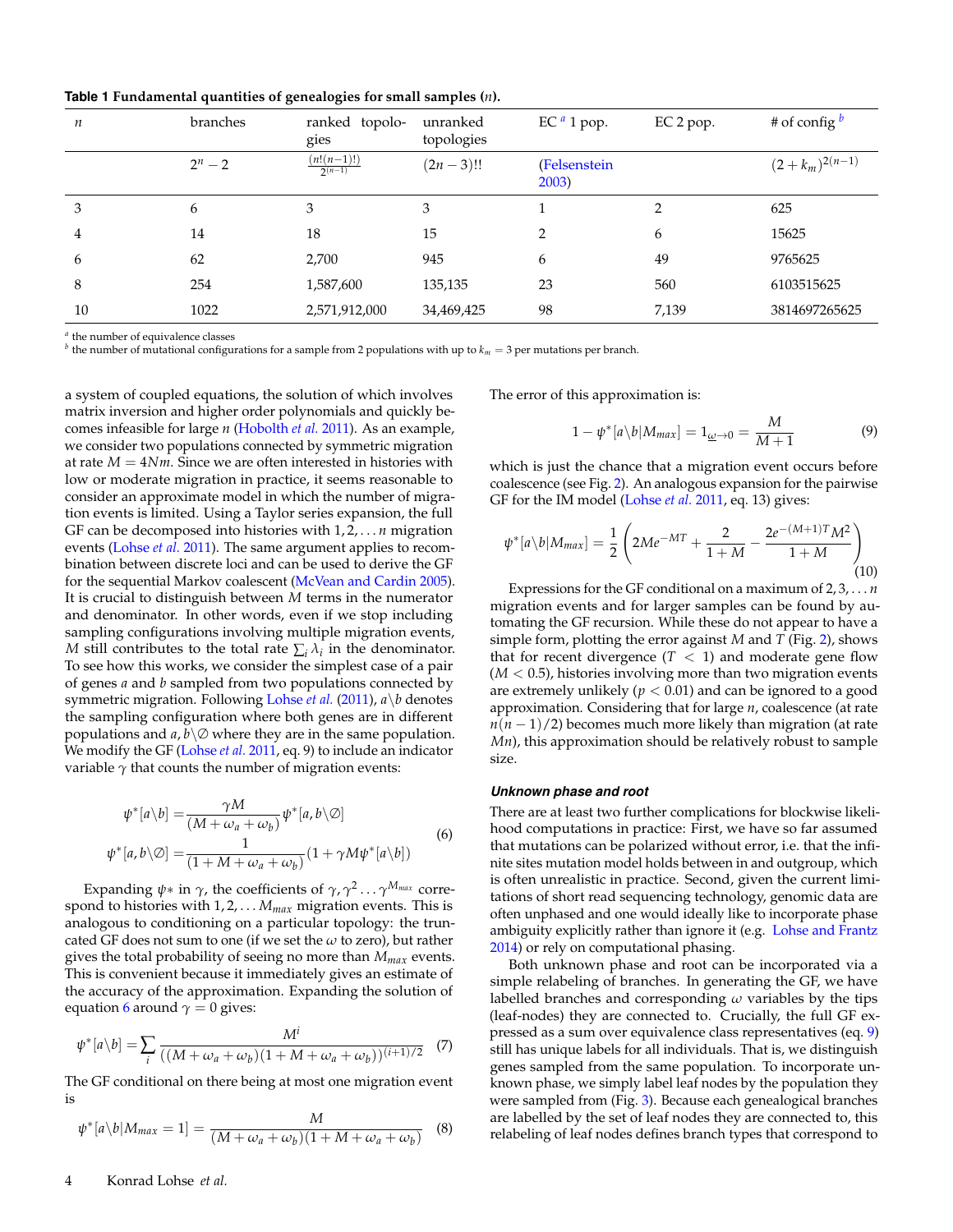<span id="page-4-0"></span>**Figure 2** The error (eqs. [9\)](#page-3-2) in limiting the number of migration events to *Mmax* =1 (solid), 2 (dashed) and 4 (dotted) for a pairwise sample in the IM model plotted against *M* for different divergence times *T*. The results for a model of equilibrium migration without divergence is shown for comparison (grey).



categories of the (joint) site frequency spectrum (SFS). In other words, in the absence of phase information branch types are defined by the number of descendants in each population. To see how this works, consider for example two genes from each of two populations. There are six equivalence classes of rooted genealogies (Fig. [3\)](#page-4-1). Combining branches with the same population labels gives seven  $\omega$  variables that correspond to site types:  $ω$ <sub>*a*</sub>,  $ω$ <sub>*b*</sub>,  $ω$ <sub>*ab*</sub>,  $ω$ *aa*,  $ω$ <sub>*bb*</sub>,  $ω$ <sub>*aab*</sub>,  $ω$ <sub>*abb*</sub>. In the absence of root information, we further combine the two branches on either side of the root. Denoting *ω* variables for unrooted branches by ∗ and the two sets of individuals they are connected to we have: *ω*<sup>∗</sup> {*a*,*abb*} , *ω*∗ {*b*,*abb*} , *ω*<sup>∗</sup> {*ab*,*ab*} , *ω*<sup>∗</sup> {*aa*,*bb*} . The rooted branches contributing to each unrooted branch are indicated in colour in figure [3.](#page-4-1) The *ω*<sup>∗</sup> terms correspond to the four types of variable sites defined by the folded SFS for two populations:  $k^*_{\{a, abb\}}$  (heterozygous sites unique to *a*),  $k^*_{\{b, aab\}}$  (heterozygous sites unique to *b*),  $k^*_{\{ab, ab\}}$ (heterozygous sites shared by both) and  $k^*_{\{aa, bb\}}$  (fixed differences between *a* and *b*). Note also that without the root, the six equivalence classes collapse to two unrooted equivalence classes (defined by branches  $t^*_{\{aa, bb\}}$  and  $t^*_{\{ab, ab\}}$ ) (Fig. [3\)](#page-4-1).

The combinatorial arguments outlined above extend to arbitrary sample sizes and numbers of populations. The GF for unphased data is given by combining *ω* variables with the same number of descendants in each population. We modify eq. [3](#page-2-1) to write the GF of an unrooted genealogy *ψ*[*ω*<sup>∗</sup> ] as a sum over unrooted equivalence classes (denoted *h*∗), each of which is in turn a sum over rooted equivalence classes:

$$
\psi[\underline{\omega}^*] = \sum_{h^*} \sum_{h \in h^*} n_h \psi[\underline{\omega}_h \to \underline{\omega}_h^*]
$$
\n(11)

We can use this simplified GF and equation [1](#page-1-1) to compute the

<span id="page-4-1"></span>**Figure 3** For a sample of two sequences (a diploid genome) from each of two populations (*a* and *b*), there are six classes of equivalent, rooted genealogies (left); their sizes *n<sup>h</sup>* are shown above. Without root information, these collapse to two unrooted genealogies (right). Without phase information, there are four mutation types that map to specific branches in the rooted genealogy: heterozygous sites unique to one sample  $(t^*_{\{a, abb\}})$  and  $t^*_{\{b, aab\}}$ , red and blue respectively), shared heterozygous sites ( $t^{*}_{\{ab,ab\}}$ , green) and fixed, homozygous differences  $(t_{\{aa, bb\}}^*$ , black).



probability of blockwise counts of mutation types defined by the joint SFS. We will refer to this extension of the joint SFS to blockwise data as the blockwise site frequency spectrum (bSFS), following [Bunnefeld](#page-9-17) *et al.* [\(2015\)](#page-9-17) who have used the bSFS to fit bottleneck histories in a single population.

#### *Limiting the total number of mutational configurations*

In principle, we can compute the probability of seeing arbitrarily many mutations on a particular branch from equation [1.](#page-1-1) In practice however, the extra information gained by explicitly distinguishing configurations with large numbers of mutations (which are very unlikely for short blocks) is limited, while the computational cost increases. An obvious strategy is to tabulate exact probabilities only up to a certain maximum number of mutations  $k_m$  per branch and combine residual probabilities for configurations involving more than *km* mutations on one or multiple branches. As described by [Lohse](#page-10-0) *et al.* [\(2011\)](#page-10-0) and [Lohse](#page-10-10) *et al.* [\(2012\)](#page-10-10), the residual probability of seeing more than *km* mutations on a particular branch *s* is given by

$$
P[k_s \geq k_m] = \psi[\underline{\omega}]|_{\omega_s \to 0} - \sum_{i=0}^{k_m} P[k_s = i]
$$

i.e. we subtract the sum of exact probabilities for configurations involving up to *km* mutations from the marginal probability of seeing branch *s*.

Assuming that we want to distinguish between all  $2(n - 1)$ branches in a given equivalence class and use a global *km* for all branches, there are  $(k_m + 2)$  possible mutation counts per branch (including those with no mutations or more than *km* mutations on a branch) which gives (*k<sup>m</sup>* + 2) <sup>2</sup>(*n*−1) mutational configurations in total. For example, for  $n = 6$  and  $k_m = 3$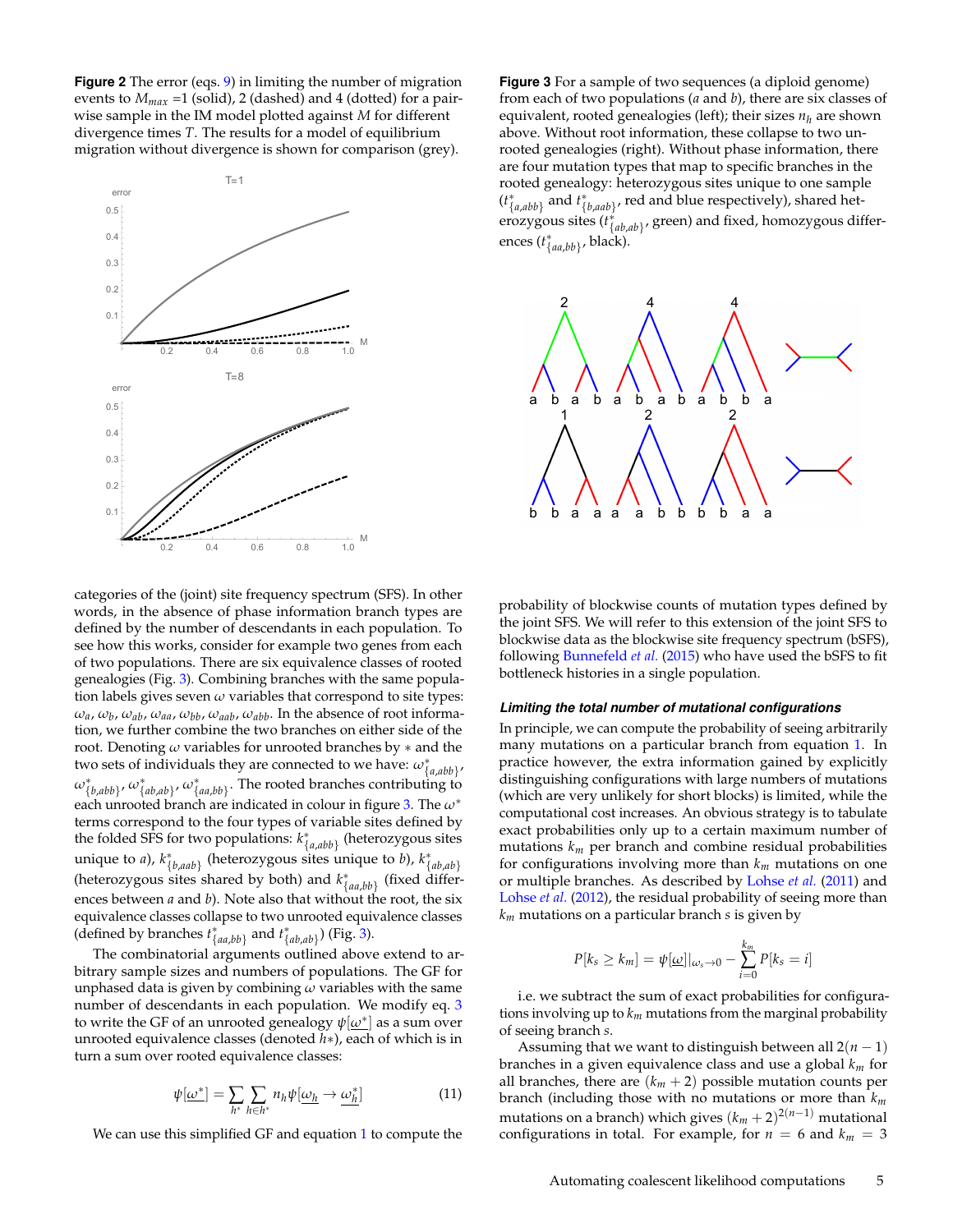**Figure 4** The topology spectrum for a sample of  $n = 6$  from a two population IM model with asymmetric migration and  $T = 1.5$ . The probabilities of all 11 unrooted topologies are plotted against *M*. The probability of the most likely topology of reciprocal monophyly  $(((a, (a, a)), (b, (b, b)))$  is shown as a dashed line.



there are 9,765,625 mutational configurations per equivalence class (Table [1\)](#page-3-0). Although this may seem daunting, most of these configurations are extremely unlikely, so a substantial computational saving can be made by choosing branch-specific *km*. We have implemented functions in *Mathematica* to tabulate *P*[*k*] for an arbitrary vector of *km* (File S1).

The bSFS with  $k_m = 0$  constitutes an interesting special case: it defines mutational configurations by the joint presence and/or absence of SFS types in a block, irrespective of their number. In the limit of very long blocks, i.e. if we assume an unlimited supply of mutations, this converges to the topological probabilities of equivalence classes which can be obtained directly from the partitioned GF by setting all  $\omega \to 0$ . We can think of this set of probabilities as the "topology spectrum". For a sample of 3 genes from each of 2 populations this consists of 49 equivalence classes which reduce to 11 unrooted topologies (Fig. [3\)](#page-4-1). Under the IM model with unidirectional migration, the GF of each class is solvable using *Mathematica* (File S2). The most likely topology is reciprocal monophyly, i.e.  $(((a, a), a)), ((b, b), b)))$ . As expected, its probability decreases with *M* and increases with *T*.

## *Data Availability*

File S1 is a *Mathematica* notebook that contains the code to generate the GF and tabulate likelihoods under arbitrary demographic models. File S2 contains the code used for the analyses of the IM model, including the analyses of the *Heliconius* data and the power test. The processed input data for *Heliconius* and python scripts used are available from www.datadryad.com doi:XXX; raw sequence data are published by [Martin](#page-10-12) *et al.* [\(2013\)](#page-10-12) and available from www.datadryad.com doi:10.5061/dryad.dk712.

## **Results**

The various combinatorial strategies for simplifying likelihood calculations based on the GF outlined above suggest a general "pipeline", each component of which can be automated:

1. Generate all equivalence classes *h* and enumerate their sizes *nh* for a given sampling scheme.

- 2. Generate and solve the GF conditional on one representative within each *h*.
- 3. Take the Inverse Laplace Transform with respect to the time parameters of discrete events (e.g. divergence, admixture, bottlenecks). These processes are initially modelled as occurring with a continuous rate.
- 4. Re-label *ω* variables to combine branches and equivalence classes that are indistinguishable in the absence of root and/or phase information.
- 5. Find a sensible *km* for each mutation type from the data.
- 6. Tabulate probabilities for all mutational configurations in each equivalence class.

In the accompanying *Mathematica* notebook we have implemented this pipeline as a set of general functions. These can be used to automatically generate, solve and simplify the GF (step 1–3), and – from this – tabulate  $P[k]$ , the likelihood of a large range of demographic models (involving population divergence, admixture and bottlenecks) (step 6). In principle, this automation works for arbitrary sample sizes. In practice however, the inversion step (step 3) and the tabulation of probabilities (step 6) become infeasible for  $n > 6$ .

To give a concrete example, we derive the GF for a model of isolation at time *T* (scaled in 2*Ne* generations) with migration (at rate  $M = 4N_e m$  migrants per generation) (IM) between two populations (labelled *a* and *b*). We further assume that migration is unidirectional, i.e. from *a* to *b* forwards in time and that both populations and their common ancestral population are of the same effective size (we later relax this assumption when analysing data). As above, we consider the special case of a single diploid sample per population without root and phase information. We first derive some basic properties of unrooted genealogies under this model. We then investigate the power of likelihood calculations based on the bSFS. Finally, we apply this likelihood calculation to genome data from two species of *Heliconius* butterflies.

# *The distribution of unrooted branches under the IM model*

We can find the expected length of any branch (or combination of branches) *s* from the GF as:  $E[t_s] = -\partial \psi[\underline{\omega}]/\partial \omega_s\big|_{\underline{\omega} \to 0}$  [\(Lohse](#page-10-0) *[et al.](#page-10-0)* [2011\)](#page-10-0). The expressions for the expected lengths of rooted branches are cumbersome (File S2). Surprisingly however, the expected lengths of the four unrooted branches  $t^*_{\{aa, bb\}}$ ,  $t^*_{\{ab, ab\}}$ , *t* ∗ {*a*,*abb*} and *t* ∗ {*b*,*aab*} , each of which is a sum over the underlying rooted branches (Fig. [3\)](#page-4-1), have a relatively simple form (Fig. [5\)](#page-6-0):

<span id="page-5-0"></span>
$$
E[t_{\{a, b\} }^*] = \frac{e^{-(2+M)T}(-6e^T M^2 - 24e^{\frac{1}{2}(4+M)T}(1+M) + 2(1+M) + e^{(2+M)T} + (24+24M+7M^2+M^3))}{3M(1+M)(2+M)}
$$
  
\n
$$
E[t_{\{a, b\} }^*] = \frac{2(2e^{-(2+M)T} + M)}{3(2+M)}
$$
  
\n
$$
E[t_{\{a, b\} }^*] = \frac{4e^{-(2+M)T}(3e^T M - 1 - M - 6e^{\frac{1}{2}(4+M)T}(1+M) + e^{(2+M)T}(9+7M+7M^2))}{3M(1+M)(2+M)}
$$
  
\n
$$
E[t_{\{b, aab\} }^*] = \frac{4(3 - e^{-(2+M)T} + M)}{3(2+M)}
$$
  
\n(12)

Similarly, the probability of the two unrooted topologies reduces to: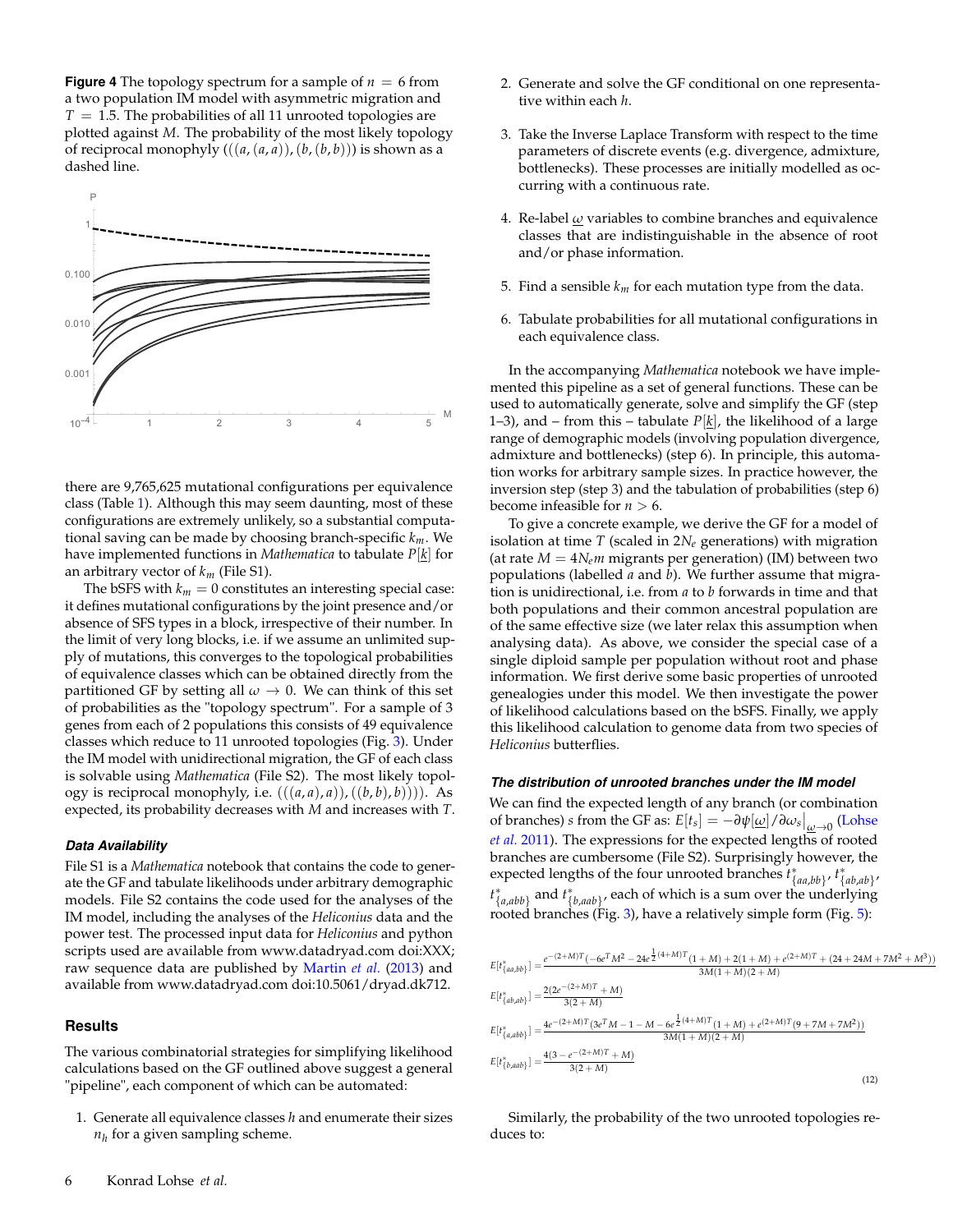<span id="page-6-0"></span>**Figure 5** The expected length of unrooted genealogical branches (eq. [12\)](#page-5-0) for a sample of  $n = 4$  under the IM model of two populations (*a* and *b*) with asymmetric migration and population divergence time  $T = 1.5 \times 2N_e$  generations). Colours correspond to those in figure [3.](#page-4-1)



$$
p[t_{\{aa, bb\}}^*] = \frac{4e^{(2+M)T} + 2M}{3(2+M)}
$$
  
\n
$$
p[t_{\{ab, ab\}}^*] = 1 - p[t_{\{aa, bb\}}^*]
$$
\n(13)

<span id="page-6-2"></span>We can recover the full distribution of rooted branches from the GF by taking the Inverse Laplace Transform (using *Mathematica*) with respect to the corresponding *ω*<sup>∗</sup> . While this does not yield simple expressions (File S2), examining figure [6](#page-6-1) illustrates that much of the information about population history is contained in the shape of the branch length distribution rather than its expectation (Fig. [5\)](#page-6-0). For example, the length of branches carrying fixed differences *t* ∗ {*aa*,*bb*} has a multi-modal distribution with discontinuities at *T* and the relative size of the first mode strongly dependent on *M*.

## *Power analysis*

We compared the power to detect post-divergence gene flow between two different blockwise likelihood calculations: the bSFS for a diploid genome per population ( $n = 4$ ) and a minimal sample of a single haploid sequence  $(n = 2)$  per population. As a proxy for power, we computed the expected difference in support (*E*[∆*lnL*]) between the IM model and a null model of strict divergence without gene flow and arbitrarily assumed datasets of 100 blocks. However, since we are assuming that blocks are unlinked, i.e. statistically independent, *E*[∆*lnL*] scales linearly with the number of blocks.

Figure [7](#page-7-0) shows the power to detect gene flow for a relatively old split  $(T = 1.5)$  and sampling blocks with an average of  $\theta = 4N_e\mu = 1.5$  heterozygous sites within each species. Without gene flow, this corresponds to a total number of 5.2 mutations per block on average (using eq. [12](#page-5-0) and  $E[S_T] = \theta/2 \sum E[t^*]$ ). Unsurprisingly, sampling a diploid sequence from each population gives greater power to detect gene flow than pairwise samples (compare black and blue lines in figure [7\)](#page-7-0). However, contrasting this with the power of a simpler likelihood calculation for  $n = 4$ which is based only on the total number of mutations  $S_T$  in each block (grey line in figure [7\)](#page-7-0), illustrates that the additional information does not stem from the increase in sample size *per se*, but

<span id="page-6-1"></span>**Figure 6** The length distribution of unrooted genealogical branches for a sample of  $n = 4$  under the IM model of two populations (*a* and *b*) with asymmetric migration and population divergence at  $T = 1.5$  (in  $2N_e$  generations).



rather the addition of topology information. Perhaps counterintuitively, we find that there is less information in the distribution of *S<sup>T</sup>* for larger samples than in pairwise samples. This clearly shows that most information about post-divergence gene flow is contained in the topology, i.e. being able to assign mutations to specific branches. Similarly, adding root information almost doubles power (green lines in Fig. [7\)](#page-7-0).

In comparison, the threshold *km* has relatively little effect on power. In other words, for realistically short blocks, most of the information is contained in the joint presence and absence of mutation types (regardless of their number).

#### *Heliconius analysis*

To illustrate likelihood calculation based on the bSFS, we estimated divergence and gene flow between two species of *Heliconius* butterflies. The sister species *H. cydno* and *H. melpomene rosina* occur in sympatry in parts of Central and South America, are known to hybridise in the wild at a low rate [\(Mallet](#page-10-16) *et al.* [2007\)](#page-10-16), and have previously been shown to have experienced post-divergence gene flow [\(Martin](#page-10-12) *et al.* [2013\)](#page-10-12). We sampled 225 bp blocks of intergenic, autosomal sequence for one individual genome of each species from the area of sympatry in Panama (chi565 and ro2071). These data are part of a larger resequencing study involving high coverage genomes for four individuals of each *H. cydno* and *H. m. rosina* as well as an allopatric population of *H. melpomene* from French Guiana [\(Martin](#page-10-12) *et al.* [2013\)](#page-10-12). We excluded CpG islands and sites with low quality (GQ <30 and MQ<30), excessively low (<10) or high (>200) coverage and only considered sites that passed these filtering criteria in all individuals.

We partitioned the intergenic sequence into blocks of 225bp length. To allow some sites to violate our filtering criteria in each block whilst keeping the block length post-filtering fixed, we sampled the first 150 bases passing filtering in each block (blocks with fewer remaining sites were excluded from the analysis). 6.3% of blocks violated the 4-gamete criterion (i.e. contained both fixed differences and shared heterozygous sites) and were removed. This sampling and filtering strategy yielded 161,726 blocks with an average per site heterozygosity of 0.017 and 0.015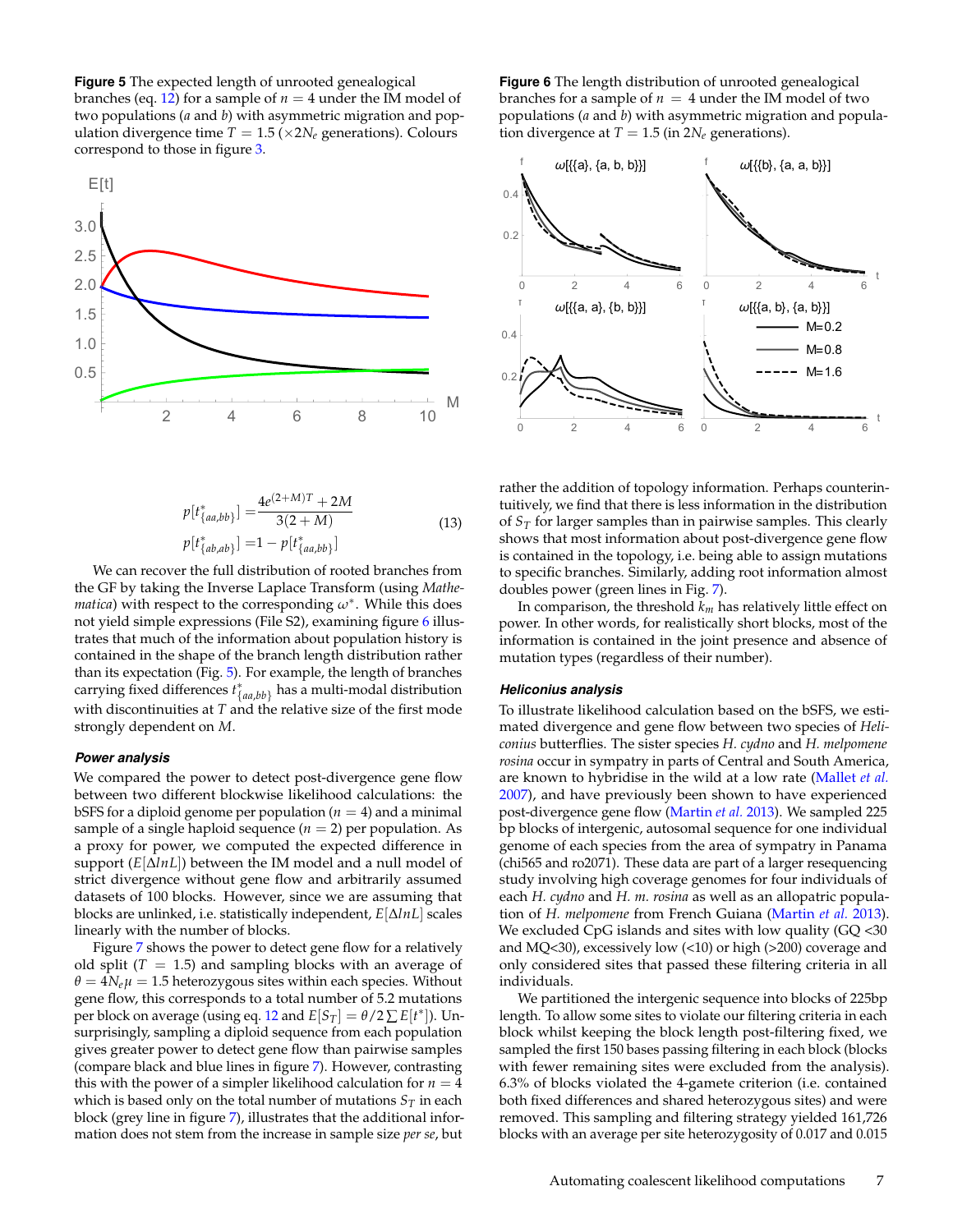<span id="page-7-0"></span>**Figure 7** The power (*E*[∆*lnL*]) to distinguish between an IM model and a null model of strict divergence  $(T = 1.5)$  from 100 unlinked blocks of length  $\theta = 1.5$  for different sample sizes and data summaries: the total number of mutations in a sample of  $n = 2$  (black) and  $n = 4$  (grey), the bSFS for unphased data for two diploids  $(n = 4)$  with root (green) and without root (blue). Dotted, dashed and solid lines correspond to different maximum numbers of mutations per branch type,  $k_m = 0$ , 1 and 3 respectively.



in *H. m. rosina* and *H. cydno* respectively (Fig. [8\)](#page-9-18). Summarizing the data by counting the four mutation types in each block gave a total of 2,337 unique mutational configurations, 1,743 of which occurred more than once.

We initially used all blocks (regardless of linkage) to obtain point estimates of parameters under three models: i) strict isolation without migration ii) isolation with migration from *H. cydno* into *H. m. rosina* ( $IM_{c\rightarrow m}$ ) and iii) isolation with migration from *H. m. rosina* into *H. cydno* ( $IM_{m\to c}$ ). In all cases, we assumed that the common ancestral population shared its  $N_e$  with one descendant species while the other descendant was assumed to have a different *Ne*. To keep computation times manageable, we did not consider more complex histories involving bi-directional gene flow or three *Ne* parameters.

We maximise *lnL* under each model using Nelder-Mead simplex optimisation implemented in the *Mathematica* function *NMaximise*. Confidence intervals (CI) for parameter estimates were obtained from 100 parametric bootstrap replicates. We used ms [\(Hudson](#page-9-19) [2002\)](#page-9-19) to simulate 0.3Mb of contiguous sequence for each of the 20 *Heliconius* autosomes assuming a per site recombination rate of 1.8 × 10−<sup>9</sup> [\(Jiggins](#page-9-20) *et al.* [2005\)](#page-9-20) and the best fitting IM history. We partitioned each simulated dataset into 150bp blocks and estimated 95 % (CI) as two standard deviations of estimates across bootstrap replicates (see Discussion).

We find strong support for a model of isolation with migration from *H. cydno* into *H. m. rosina* (*IMc*→*m*) (Table [2\)](#page-8-0) with a larger *Ne* in *H. cydno*. This model fits significantly better than simpler nested models of strict divergence or an *IM* model with a single *Ne* (Table [2\)](#page-8-0). Our results agree with earlier genomic analyses of these species that showed support for post-divergence gene flow based on D-statistics [\(Martin](#page-10-12) *et al.* [2013\)](#page-10-12), IMa analyses based on smaller numbers of loci [\(Kronforst](#page-9-21) *et al.* [2013\)](#page-9-21) and genome wide SNP frequencies analysed using approximate Bayesian computation. Asymmetrical migration from *H. cydno* into *H. m. rosina* has also been reported previously, and could be

explained by the fact that F1 hybrids resemble *H. m. rosina* more closely due to dominance relationships among wing patterning alleles, possibly making F1s more attractive to *H. m. rosina* [\(Kronforst](#page-9-22) *et al.* [2006;](#page-9-22) [Martin](#page-10-17) *et al.* [2015\)](#page-10-17).

We applied a recent direct, genome-wide estimate of the mutation rate for *H. melpomene* of 2.9 × 10−<sup>9</sup> per site and generation [\(Keightley](#page-9-23) *et al.* [2015\)](#page-9-23) to convert parameter estimates into absolute values. Assuming that synonymous coding sites are evolving neutrally, we used the ratio of divergence between *H. m. rosina* and the more distantly-related 'silvaniform' clade of *Heliconius* at synonymous coding sites and the intergenic sites our analysis is based on to estimate the selective constraint on the latter. This gives an "effective mutation" rate of  $\mu = 1.9 \times 10^{-9}$ [\(Martin](#page-10-17) *et al.* [2015\)](#page-10-17). Applying this corrected rate to our estimate of *θ* and assuming four generations per year, we obtain an *Ne* estimate of  $1.10 \times 10^6$  for *H. m. rosina* and the common ancestral population and 2.85  $\times$  10<sup>6</sup> for *H. cydno*. We estimate species divergence to have occurred roughly 0.91 – 1.18 MY ago. Note that this is more recent than previous estimates of 1.5 million years which were obtained using approximate Bayesian computation and a different calibration based on mitochondrial genealogies [\(Kronforst](#page-9-21) *et al.* [2013;](#page-9-21) [Martin](#page-10-17) *et al.* [2015\)](#page-10-17).

## **Discussion**

We have shown how the probabilities of genealogies, and hence of mutational configurations, can be calculated for a wide variety of demographic models. This gives an efficient way to infer demography from whole genome data. Irrespective of any particular demographic history, the possible genealogies of a sample can be partitioned into a set of equivalence classes, which are given by permuting population labels on tree shapes. We show how this fundamental symmetry of the coalescent can be exploited when computing likelihoods from blockwise mutational configurations. We have implemented this combinatorial partitioning in *Mathematica* to automatically generate and solve the generating function (GF) of the genealogy and, from this, compute likelihoods for a wide range of demographic models. Given a particular sample of genomes, we first generate a set of equivalence classes of genealogies and condition the recursion for the GF [\(Lohse](#page-10-0) *et al.* [2011\)](#page-10-0) on a single representative from each class. This combinatorial strategy brings a huge computational saving. Importantly, it does not sacrifice any information. In contrast, approximating the GF for models that include reversible events in particular migration, involves a trade-off between computational efficiency and accuracy. For example, given our high estimates for unidirectional *M* for *Heliconius* (Table [2\)](#page-8-0), it would have been unrealistic to fit a history of bi-directional migration to these data without allowing for multiple migration events in each genealogy (Figure [2\)](#page-4-0).

Although these approaches make it possible to solve the GF for surprisingly large samples and biologically interesting models, the number of mutational configurations (which explodes with the number of sampled genomes) remains a fundamental limitation of such likelihood calculations in practice. Given outgroup and phase, the full information is contained in a vast table of mutational configurations which are defined in terms of the 2(*n* − 1) branches of each equivalence class. For samples from two populations, the number of mutational configurations we need to calculate is the product of the last two columns of Table [1.](#page-3-0) For example, given a sample of three haploid genomes per populations and allowing for up to  $k_m = 3$  mutations per branch, there are  $49 \times 9,765,625 = 478,515,625$  possible muta-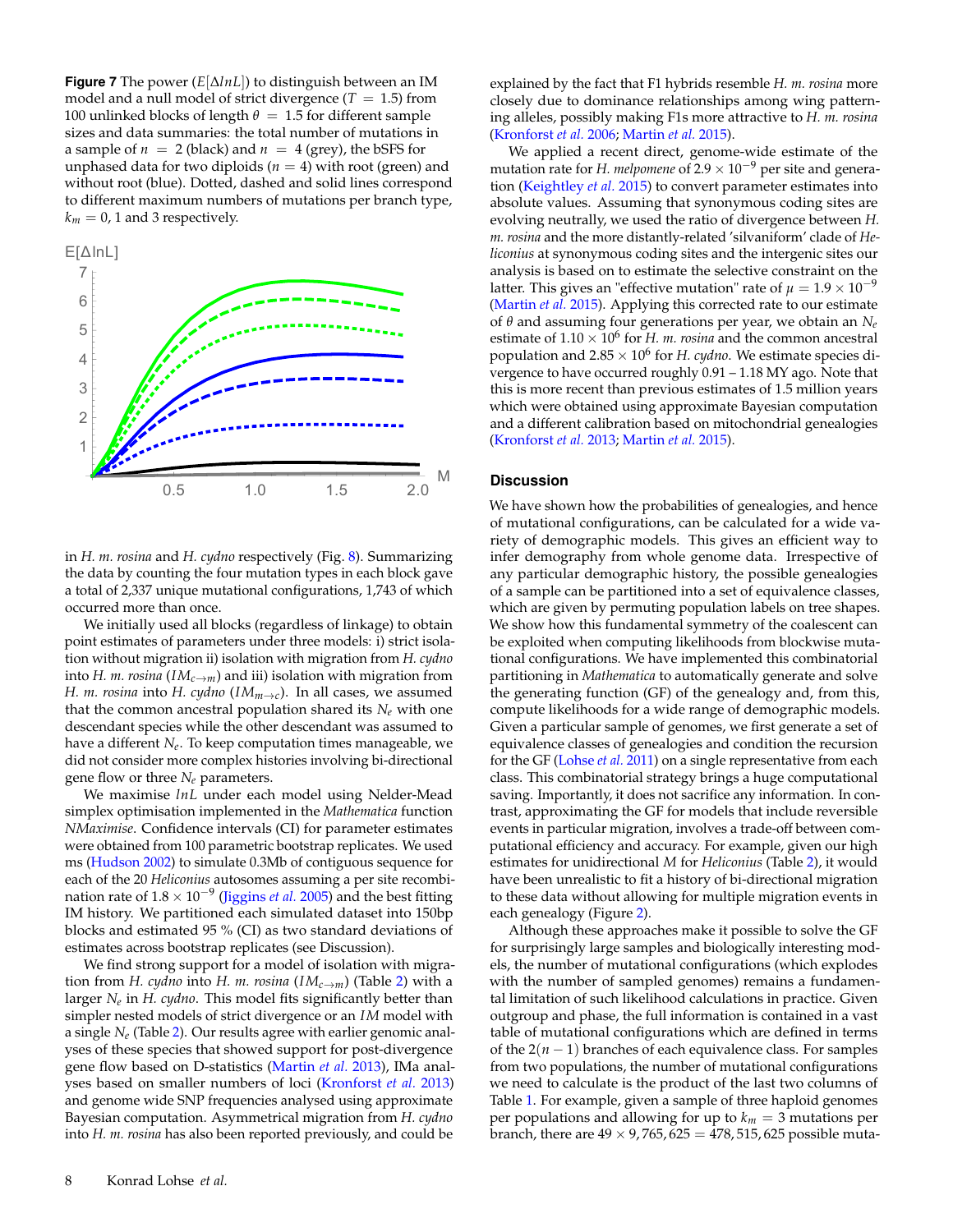|                                  | $\theta$ $(N_e)$    | $\theta_C(N_e)$     | $T(\tau)$              | М               |
|----------------------------------|---------------------|---------------------|------------------------|-----------------|
| IM estimates $\alpha$            | 1.25                | 3.24                | 1.90                   | 1.50            |
| Scaled IM estimates <sup>b</sup> | $1.10(1.02 - 1.18)$ | $2.85(2.55 - 3.23)$ | $1.04(0.91 - 1.18)$ MY | $(1.32 - 1.68)$ |
| Expected estimates $\epsilon$    | 1.22                | 3.53                | 1.97                   | 1.40            |

<span id="page-8-0"></span>

| Table 2 Maximum likelihood estimates of divergence and migration between H. m. rosina and H. cydno. |  |  |  |  |
|-----------------------------------------------------------------------------------------------------|--|--|--|--|
|                                                                                                     |  |  |  |  |

*<sup>a</sup>* under the best model *IMc*→*m*. *θ<sup>C</sup>* is the scaled mutation rate in *H. cydno*

 $^b$   $N_e$  in  $\times 10^6$  individuals,  $\tau$  in MY, 95 % CI in brackets

*<sup>c</sup>* Mean across parametric bootstrap replicates

tional configurations, an unrealistic number of probabilities to calculate.

## *The blockwise site frequency spectrum*

Our initial motivation for studying the bSFS was to deal with unphased data in practice. The GF of the bSFS can be obtained from the full GF simply by combining branches with equivalent leaf labels. As well as being a lossless summary of blockwise data (in the absence of phase information), the bSFS is a promising summary in general for several reasons. First, it is extremely compact compared to the full set of (phased) mutational configurations. Unlike the latter, the size of the bSFS does not depend on the number of equivalence classes (which explodes with *n*, Table [1\)](#page-3-0), but only on *n*. Given a sample of *n<sup>i</sup>* individuals from population *i* and assuming a global maximum number of mutations  $k_m$  for all mutation types, the (unfolded) bSFS comprises of a maximum of  $((\prod_i (n_i + 1)) - 2)^{(k_m + 2)})$  mutational configurations. For a sample of 3 haploid genomes from each of two populations and  $k_m = 3$ , the bSFS has  $7^5 = 16$ , 807 entries. Second, because equivalence classes of genealogies are defined by the presence and absence of SFS types, much of the topology information contained in the full data should still be captured in the bSFS. Finally, and perhaps surprisingly, at least for the IM model the expressions for the total length of branches contributing to unphased and unpolarized mutation types (eq.  $12 \& 13$  $12 \& 13$ ) are much simpler than those of the underlying rooted branches, which suggests that it may be possible to find general results.

Despite the strategies developed here, it is clear that full likelihood calculations will rarely be feasible for samples  $> 6$ given the rapid increase in the number of equivalence classes. However, a separation of time-scales exists for many models of geographic and genetic structure [\(Wakeley](#page-10-18) [1998,](#page-10-18) [2009\)](#page-10-19), and so full likelihood solutions for moderate ( $n < 6$ ) samples may be sufficient for computing likelihoods for much larger samples if these contribute mainly very short branches with no mutations in the initial scattering phase during which lineages from the same population either coalesce or trace back to unsampled demes.

## *Dealing with linkage*

A key assumption of the blockwise likelihood calculations is that there is no recombination within sequence blocks, and that different blocks are independent of each other. This latter assumption is especially problematic when we analyse whole-genome data. If we divide the genome into blocks that are small enough for recombination within them to be negligible, our method gives an unbiased estimate of the likelihood of a demographic model. However, the accuracy of the model fit will be grossly overestimated if we simply multiply likelihoods across blocks, because

adjacent blocks are strongly correlated. Ignoring this correlation amounts to a composite likelihood calculation.

A common practice (e.g. [Wang and Hey](#page-10-7) [2010;](#page-10-7) [Excoffier](#page-9-1) *et al.* [2013;](#page-9-1) [Lohse and Frantz](#page-10-11) [2014\)](#page-10-11) is to assume a "safe distance" at which blocks (or SNPs) are statistically independent. This amounts to a rescaling of the *lnL*: suppose that we multiply likelihoods across every *k*th block, *k* being chosen large enough that blocks are uncorrelated. This procedure is valid starting at any block, and so can be repeated *k* times, such that the whole genome is included in the analysis. Taking the average across all *k* analyses is equivalent to simply multiplying the likelihoods across all blocks, and then dividing the total *lnL* by *k*. However, because it is not clear how to choose *k*, this procedure is quite arbitrary. On the one hand, successive blocks or SNPs are not completely correlated, suggesting that this considerably underestimates the accuracy of estimates. On the other hand, however, there may be weak, long-range correlations, due to a small fraction of long regions that coalesced recently, and these may increase the variance of parameter estimates.

The safest way to account for LD is via a parametric bootstrap. Although computationally intensive, this has the added benefit that it also checks whether parameter estimates are biased (due to the assumption of no recombination within blocks). It is reassuring that in the case of the *Heliconius* data, we find that the biases in parameter estimates are very small indeed (last row in Table [2\)](#page-8-0). It is important to note that the confidence intervals for the *Heliconius* estimates we derived from the bootstrap are conservative given the current limitations of coalescent simulators. Given of the limited length of continuous recombining sequence that can be simulated, the simulated datasets were over four times smaller than the data. An interesting alternative to full parametric bootstrap, which we hope to implement in the future, is to use the variance of the gradient of *lnL* across bootstrap replicates to adjust the Fisher Information matrix [\(Godambe](#page-9-24) [1960;](#page-9-24) [Coffman](#page-9-25) *et al.* [2015\)](#page-9-25).

An advantage of direct likelihood calculations is that one can easily check the absolute fit of the data to a model by asking how well the observed frequency of mutational configurations or some summary such as the SFS is predicted by the model. For example, the IM history we estimated for the two *Heliconius* species fits the observed genome-wide SFS reasonably well (Fig. [8\)](#page-9-18). The fact that we slightly underestimate the heterozygosity in *H. cydno* may suggests that some process (e.g. demographic change after divergence or admixture from an unsampled ghost population/species) is not captured by our model.

In general, the GF framework makes it possible to derive the distribution of any summary statistic that can be defined as a combination of genealogical branches and understand its properties under simple demographic models and small *n*. Although explicit calculations based on such summaries are not feasible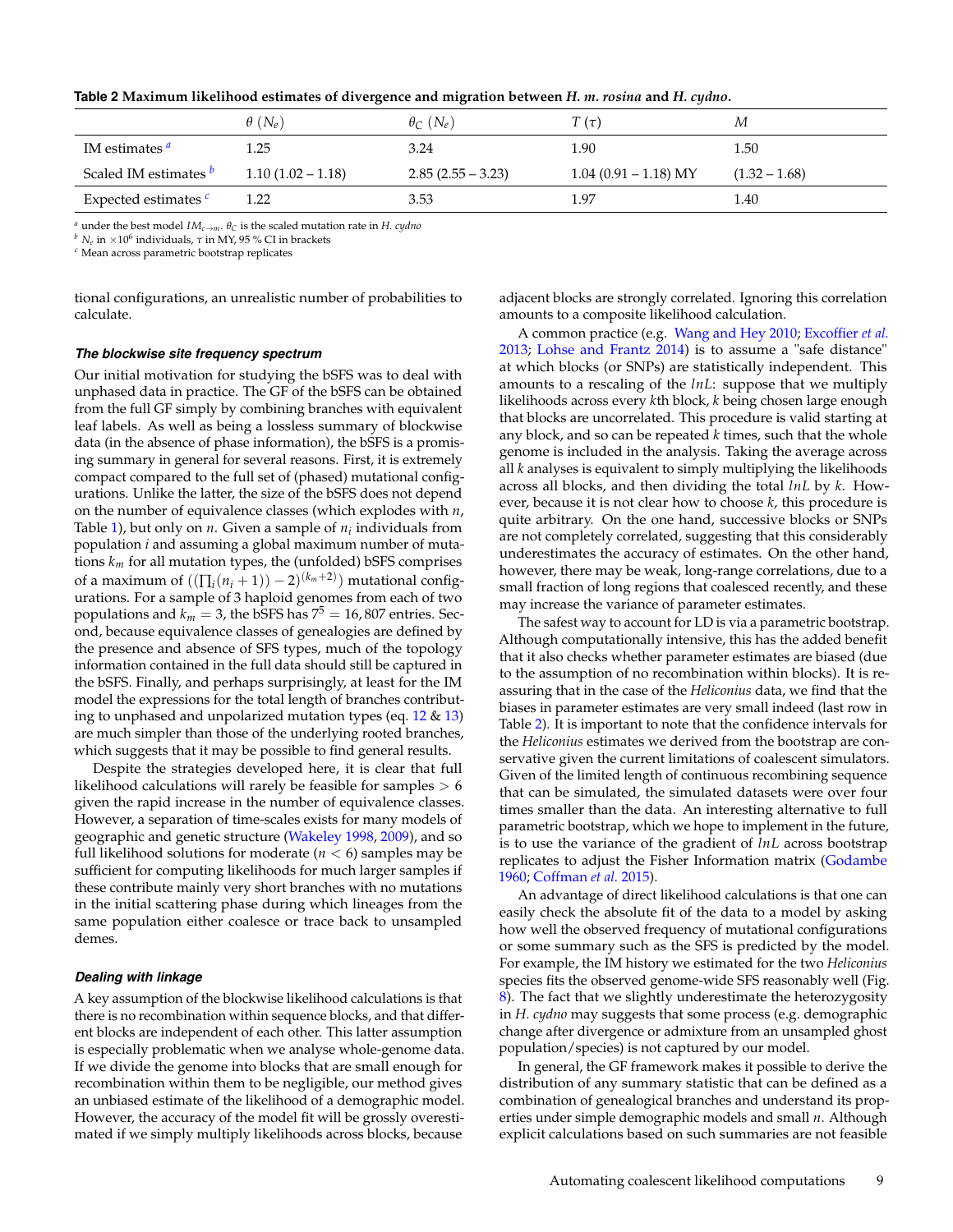<span id="page-9-18"></span>**Figure 8** The folded SFS has four site types: i) heterozygous sites unique to either *H. m. melpomene* or ii) *H. cydno* iii) shared by both species and iv) fixed differences. The observed genome-wide SFS is shown in black, the expectation under the IM history estimated from the bSFS (Table [2\)](#page-8-0) (eq. [9\)](#page-3-2) in grey.



for large *n*, summary statistics such as the bSFS may still have wide applicability for fitting complex models and larger samples of individuals, for example using approximate likelihood methods, or simply as a way to visualize how genealogies vary along the genome.

# *Acknowledgements*

This work was supported by funding from the UK Natural Environment Research Council to KL (NE/I020288/1) and a grant from the European Research Council (250152) to NB. We thank Lynsey Bunnefeld for discussions throughout the project and Joshua Schraiber and one anonymous reviewer for constructive comments on an earlier version of this manuscript.

# **Literature Cited**

- <span id="page-9-17"></span>Bunnefeld, L., L. A. F. Frantz, and K. Lohse, 2015 Inferring bottlenecks from genome-wide samples of short sequence blocks. Genetics **201**: 1157–1169.
- <span id="page-9-3"></span>Chen, H., 2012 The joint allele frequency spectrum of multiple populations: A coalescent theory approach. Theoretical Population Biology **81**: 179 – 195.
- <span id="page-9-25"></span>Coffman, A. J., P. Hsieh, S. Gravel, and R. N. Gutenkunst, 2015 Computationally efficient composite likelihood statistics for demographic inference. Molecular Biology and Evolution .
- <span id="page-9-7"></span>Davey, J. W. and M. L. Blaxter, 2011 RADseq: next-generation population genetics. Briefings in Functional Genomics **9**: 416– 423.
- <span id="page-9-12"></span>Edwards, A. W. F., 1970 Estimation of the branch points of a branching diffusion process (with discussion). J. R. Stat. Soc. B. **32**: 155–174.
- <span id="page-9-1"></span>Excoffier, L., I. Dupanloup, E. Huerta-Sánchez, V. C. Sousa, and M. Foll, 2013 Robust demographic inference from genomic and snp data. PLoS Genet **9**: e1003905.
- <span id="page-9-15"></span>Felsenstein, J., 1978 The number of evolutionary trees. Molecular Phylogenetics and Evolution **27**: 27–33.
- <span id="page-9-9"></span>Felsenstein, J., 1988 Phylogenies from molecular sequences: Inference and reliability. Annu Rev Genet **22**: 521–565.
- <span id="page-9-16"></span>Felsenstein, J., 2003 *Inferring phylogenies*. Sinauer Associates, Sunderland, Massachusetts.
- <span id="page-9-24"></span>Godambe, 1960 An optimum property of regular maximum likelihood estimation. Ann. Math. Stat **31**: 1208–1211.
- <span id="page-9-10"></span>Green, R. E., J. Krause, A. W. Briggs, T. Maricic, U. Stenzel, M. Kircher, N. Patterson, H. Li, W. Zhai, M. H.-Y. Fritz, N. F. Hansen, E. Y. Durand, A.-S. Malaspinas, J. D. Jensen, T. Marques-Bonet, C. Alkan, K. Prufer, M. Meyer, H. A. Burbano, J. M. Good, R. Schultz, A. Aximu-Petri, A. Butthof, B. Hober, B. Hoffner, M. Siegemund, A. Weihmann, C. Nusbaum, E. S. Lander, C. Russ, N. Novod, J. Affourtit, M. Egholm, C. Verna, P. Rudan, D. Brajkovic, Z. Kucan, I. Gusic, V. B. Doronichev, L. V. Golovanova, C. Lalueza-Fox, M. de la Rasilla, J. Fortea, A. Rosas, R. W. Schmitz, P. L. F. Johnson, E. E. Eichler, D. Falush, E. Birney, J. C. Mullikin, M. Slatkin, R. Nielsen, J. Kelso, M. Lachmann, D. Reich, and S. Pääbo, 2010 A draft sequence of the Neanderthal genome. Science **328**: 710–722.
- <span id="page-9-2"></span>Griffiths, R. and S. Tavaré, 1998 The age of a mutation in a general coalescent tree. Communications in Statistics. Stochastic Models **14**: 273–295.
- <span id="page-9-0"></span>Gutenkunst, R. N., R. D. Hernandez, S. H. Williamson, and B. C. D., 2009 Inferring the joint demographic history of multiple populations from multidimensional SNP frequency data. PLoSGenetics **5**: e1000695.
- <span id="page-9-5"></span>Harris, K. and R. Nielsen, 2013 Inferring demographic history from a spectrum of shared haplotype lengths. PLoS Genet **9**: e1003521.
- <span id="page-9-8"></span>Hearn, J., G. N. Stone, L. Bunnefeld, J. A. Nicholls, N. H. Barton, and K. Lohse, 2014 Likelihood-based inference of population history from low-coverage de novo genome assemblies. Molecular Ecology **23**: 198–211.
- <span id="page-9-6"></span>Hey, J. and R. Nielsen, 2004 Multilocus methods for estimating population sizes, migration rates and divergence time, with applications to the divergence of *Drosophila pseudoobscura* and *D. persimilis*. Genetics **167**: 747–760.
- <span id="page-9-11"></span>Hobolth, A., L. N. Andersen, and T. Mailund, 2011 On computing the coalescent time density in an isolation-with-migration model with few samples. Genetics **187**: 1241–1243.
- <span id="page-9-13"></span>Hudson, R. R., 1983 Testing the constant-rate neutral allele model with protein sequence data. Evolution **37**: 203–217.
- <span id="page-9-19"></span>Hudson, R. R., 2002 Generating samples under a Wright-Fisher neutral model of genetic variation. Bioinformatics **18**: 337–338.
- <span id="page-9-20"></span>Jiggins, C. D., J. Mavarez, M. Beltrán, W. O. McMillan, J. S. Johnston, and E. Bermingham, 2005 A genetic linkage map of the mimetic butterfly heliconius melpomene. Genetics **171**: 557–570.
- <span id="page-9-23"></span>Keightley, P. D., A. Pinharanda, R. W. Ness, F. Simpson, K. K. Dasmahapatra, J. Mallet, J. W. Davey, and C. D. Jiggins, 2015 Estimation of the spontaneous mutation rate in *Heliconius melpomene*. Molecular Biology and Evolution **32**: 239–243.
- <span id="page-9-14"></span>Kingman, J. F. C., 1982 The coalescent. Stochastic Processes and their Applications **13**: 235–248.
- <span id="page-9-21"></span>Kronforst, M., M. Hansen, N. Crawford, J. Gallant, W. Zhang, R. Kulathinal, D. Kapan, and S. Mullen, 2013 Hybridization reveals the evolving genomic architecture of speciation. Cell Reports **5**: 666–677.
- <span id="page-9-22"></span>Kronforst, M. R., L. G. Young, L. M. Blume, and L. E. Gilbert, 2006 Multilocus analyses of admixture and introgression among hybridizing *Heliconius* butterflies. Evolution **60**: 1254– 1268.
- <span id="page-9-4"></span>Li, H. and R. Durbin, 2011 Inference of human population history from individual whole-genome sequences. Nature **475**: 493–6.